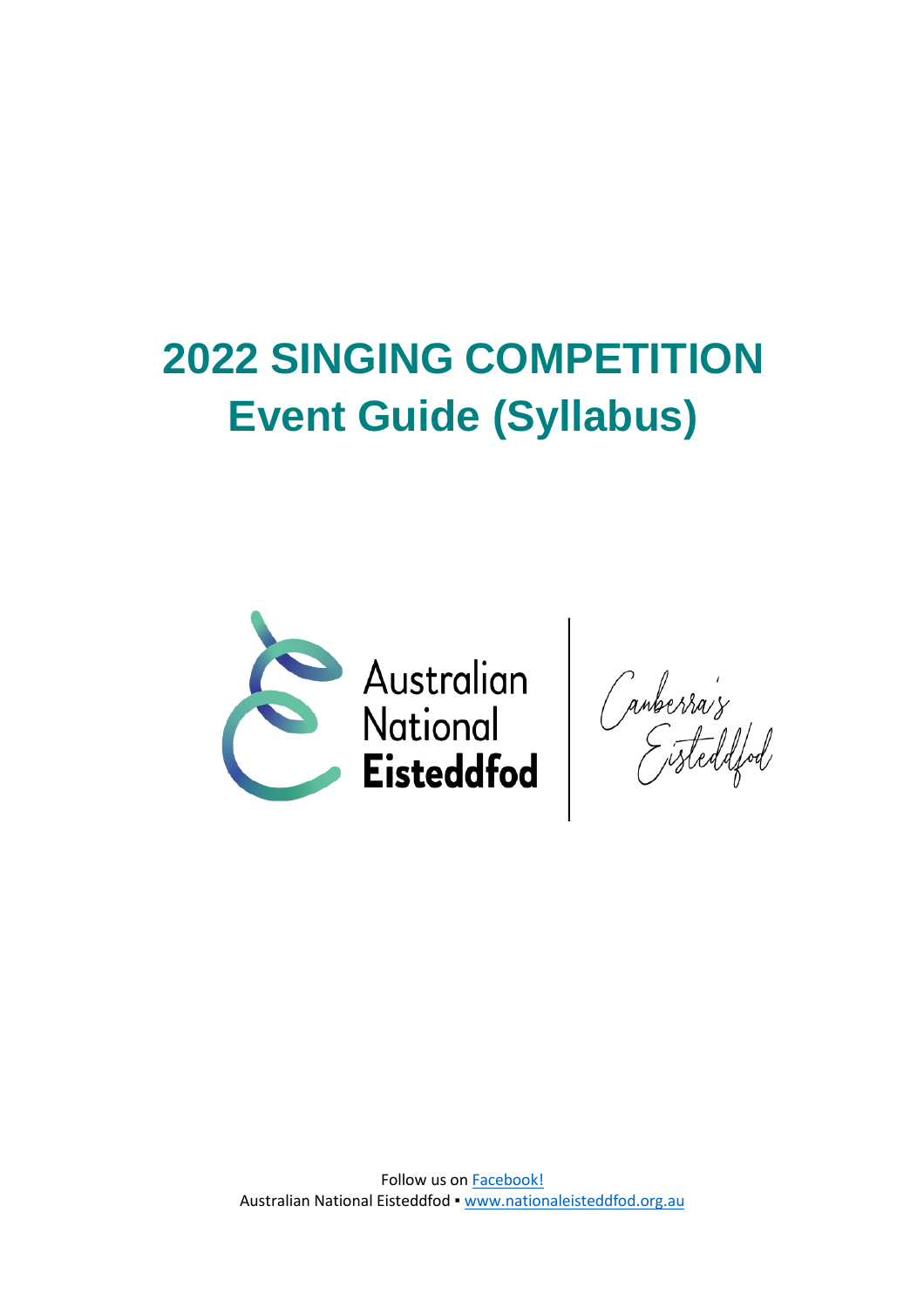# **COMPETITION INFORMATION**

#### **Competition Dates**

9, 10, 11 September 2022

## **Competition Location**

Main Hall, Ainslie Arts Centre Elouera Street, Braddon

## **Adjudicator**

Pamela Mildenhall

#### **Closing date for entries:**

12 August 2022

*Entries after this date will incur a one-off \$20 late entry fee and must be made by emailing [singing@nationaleisteddfod.org](mailto:singing@nationaleisteddfod.org) as Stardom entries will have closed by then.*

#### **Enquiries**

Email: [singing@nationaleisteddfod.org.au](mailto:singing@nationaleisteddfod.org.au)

#### **Entry Details**

Competitors must enroll online using the STARDOM portal available at [www.nationaleisteddfod.org.au.](http://www.nationaleisteddfod.org.au/)

*Competitors experiencing any issues using the online system should email [singing@nationaleisteddfod.org.au](mailto:singing@nationaleisteddfod.org.au) so an alternative can be arranged if needed.*

## **Other Information**

Entry Guides and entry forms for other divisions may be downloaded from: [http://www.nationaleisteddfod.org.au](http://www.nationaleisteddfod.org.au/)

## **Changes to National Eisteddfod Singing Division for 2022**

*Please see notes regarding self-accompaniment and the definition of a Sacred Solo.*

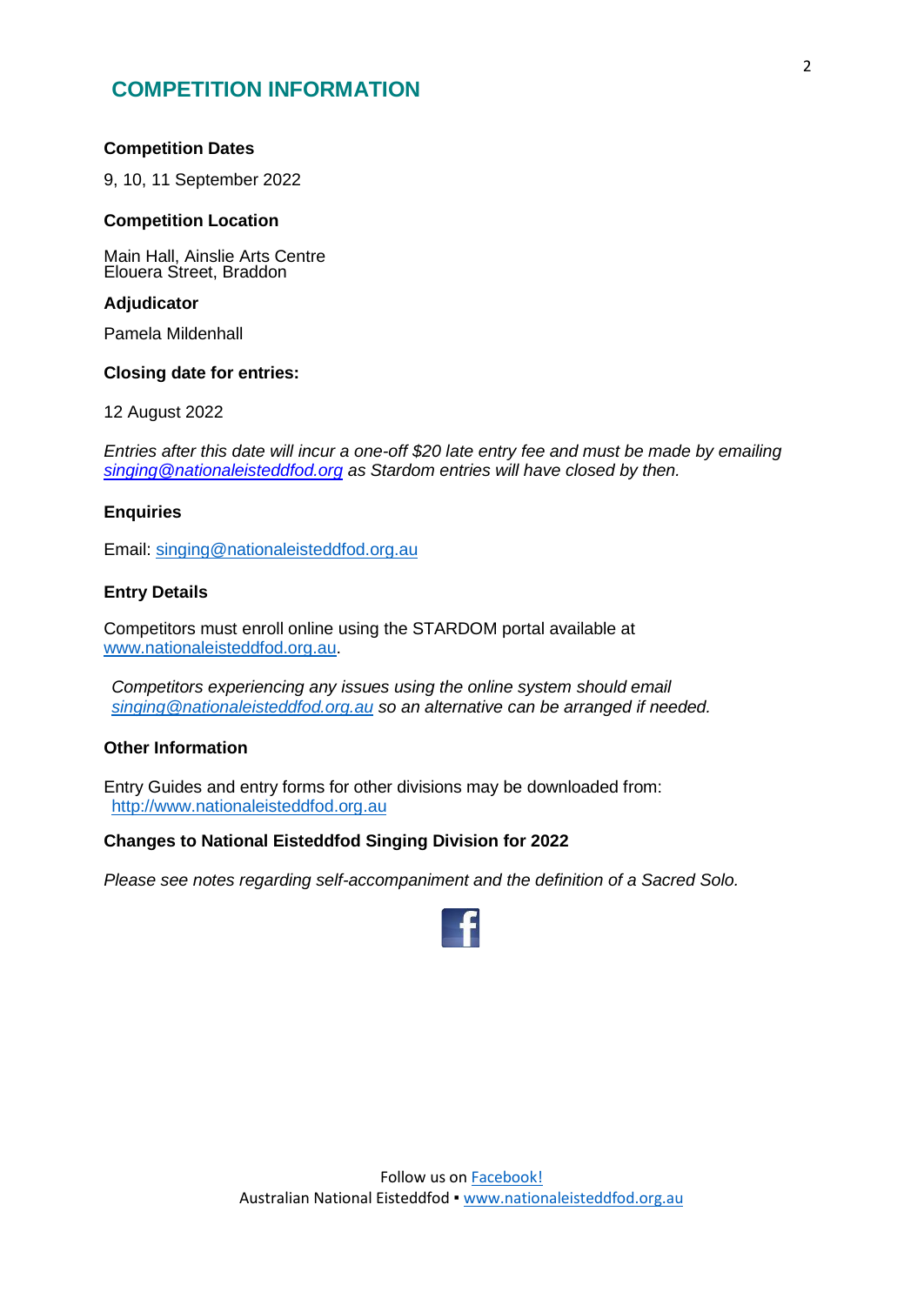# **DEFINITIONS**

#### **The below definitions are relevant to the 2022 National Eisteddfod – Singing Division**

*Classical Songs* mean songs that belong to the educated European tradition, as distinguished from folk, music theatre, popular music or jazz.

*Any Song*. These sections do not include Music Theatre, Popular, Arias, Oratorio or Cantata.

*Australian Song*. Songs by an Australian composer. They do not include Popular or Music Theatre.

*Sacred Solo.* Any song with a sacred theme. These include African-American spirituals, hymns, carols and folk-ballads. Entrants in the Open Section may also present solos from oratorio or sacred cantata.

*Folk Songs* mean traditional songs from any country. They may be sung in the language of the country of origin, with or without accompaniment.

*Music Theatre Songs* mean songs from any musical stage production or film. Gilbert & Sullivan is also included in this category.

*Popular Songs* mean songs that have been widely circulated and commercially promoted as such. They can be from any era. They do not include songs from Music Theatre. Competitors are encouraged to use a hand-held mike for appropriate styles.

**Duet** means a piece written for two singers. Duets may be from all genres except opera and oratorio. **Please note** the Adjudicator may take into consideration whether the selection is appropriate to the age of the competitors, and whether it affords sufficient opportunity to display harmony and blend of voices.

# **RULES SPECIFIC TO THE SINGING DIVISION**

*All Competitors participate according to these rules and conditions and any special conditions as may apply to individual divisions or events.*

#### *Time Limit*

There will be a time limit noted for each section. Please adhere to this as competitors will be penalized if the item is considerably over time.

## *Copies of the Music*

\*You need a copy of the music for the adjudicator. Your name, competitor number and section number should be written clearly on the front. For example:

*Agatha Smith Competitor 31 Section V123*

Loose sheets should be stapled together. Music needs to be handed in at the registration desk **at least 30 minutes before the scheduled starting time of the section.**

\*Competitors are permitted to provide copies of the music for the adjudicator and the accompanist (eg. photocopy, printed from the internet), however, to comply with copyright laws, competitors must also produce an original copy of the music.

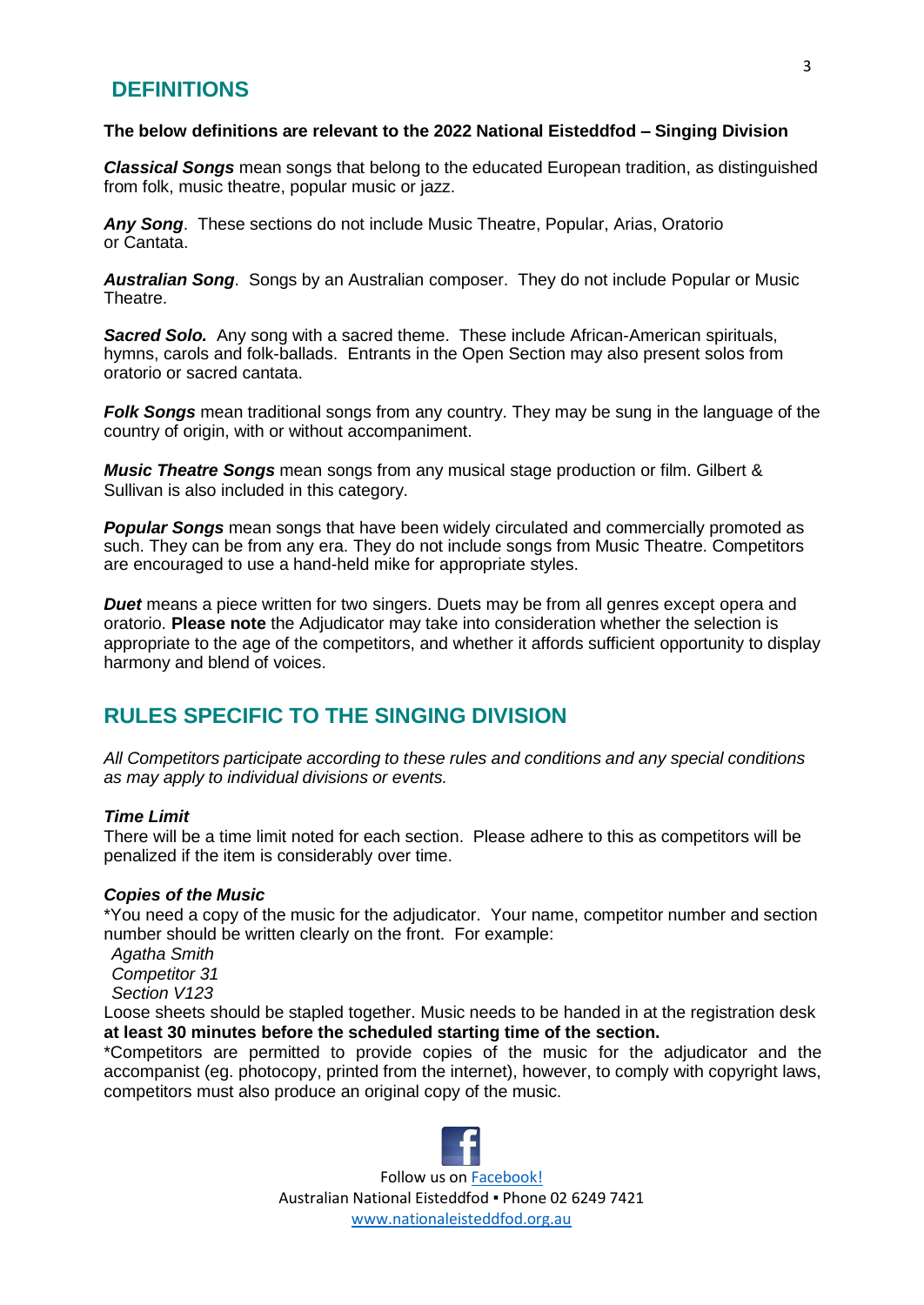#### *Official Accompanists*

\*We will provide an accompanist for each section. Names, contact details and sessions for which each accompanist is playing will be put on the web site as soon as possible.

\*If the competitor intends to use the Official Accompanist, they must contact the relevant accompanist *at least one week before the event and provide them with a good, clear copy of the music.* Competitors can organize practice sessions with the accompanist at their own expense.

\*It is unreasonable to expect the accompanist to play unfamiliar pieces at sight, to transpose into a different key, or play copies that are hard to read.

#### *Backing tracks*

\*May be used in Music Theatre and Popular Song sections ONLY. This includes duets from both genres. There must be no vocals on the track.

\*Competitors should provide the backing track on a USB stick. Please label these as detailed below. USB sticks should be put into a zip-lock plastic bag with the competitor's name, number, section and the name of the song **for every item on the stick**. For example:

*Agatha Smith Section V124 Popular Song Competitor 15 "You are my Sunshine."*

*Agatha Smith Section V125 Music Theatre Competitor 29 "The Colors of the Wind."*

#### *Self-accompaniment*

There are two genres in which entrants may accompany themselves.

1. Folk Songs. Entrants may use an acoustic guitar.

2. Popular Songs. Entrants may use an acoustic guitar, an electric guitar or an electronic keyboard. **PLEASE NOTE** all electric gear must carry a current tag. The Ainslie Arts Centre does not permit un-tagged electrical gear to be used at the venue. Please bring an extension cord (also tagged) and arrive *at least 30 minutes before your session starts in order to discuss your requirements with the Ainslie technician.*

#### *Presentation*

\*Competitors are required to announce the name of the piece they are singing, the name of any larger work it is taken from and the composer. (For example: "I will be singing "Tomorrow" from "Annie" by Richard Strouse.)

\*Dress. As someone said "Dress for a performance". In Music Theatre this may include costume if desired, although emphasis will be placed on characterization of the role.

#### *Choice of item*

\*No competitor may render the same item in more than one section of the Singing Division in the same year.

\*The adjudicator will take into account whether the item is suitable for the competitor's age and stage of vocal development.

#### *In the case of a competitor not following the rules*

We do not disqualify as such, but competitors who do not follow the rules will be ineligible for a prize or a Highly Commended certificate.

#### *Entrants are urged to read the general rules for the Australian National eisteddfod, as these also apply to the Singing Division.*

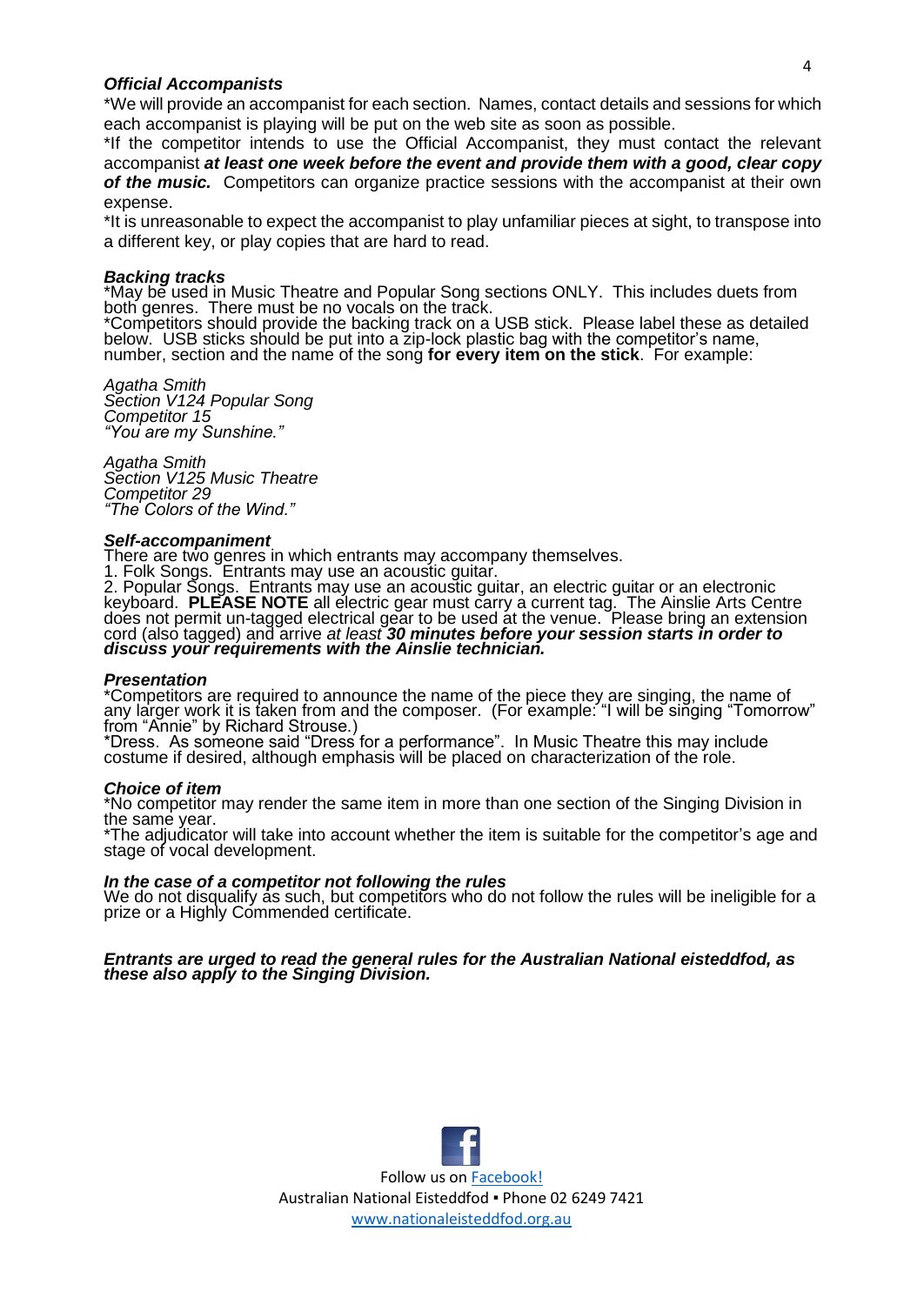## **COMPETION SECTIONS**

*Below are the sections nominated for the 2022 National Eisteddfod Singing Division. Competitors should note that The National Eisteddfod reserves the right to cancel, move, combine or alter the competition at any time including altering nominated prizes. A section may be cancelled if fewer than three entries are received. In this case, the entrance fee will be refunded. The National Eisteddfod dictates the time of each Section and the order in which competitors sing. It is the responsibility of the competitor to read and understand the definitions and rules set out in the Singing Syllabus 2022. By entering into this competition, you are acknowledging you have read this Singing Syllabus 2022 and you agree to the rules set out within.*

*Competitors should log into STARDOM for final competition details including entry fees.*

## **Junior Duet**

A time limit of 3 minutes applies. All Prizes for this section will be medals or similar. **V100 Duet (ages 7 - 10)**

## **Middle Duet**

A time limit of 3 minutes applies. All Prizes for this section will be medals or similar. **V200 Duet (ages 11 - 14)**

## **Senior Duet**

A time limit of 3 minutes applies. First Prize: \$50 each. Second Prize: \$30 each **V300 Duet (ages 15 – 18)**

## **Open Sections**

Entrants must be 18 years or older. A time limit of 6 minutes applies.

**V210 Joan Richards Aria from Opera or Concert Aria**  *First Prize: \$160 Second Prize: \$80*

**V211 Phil Perman Musical Theatre Prize** *First Prize: \$160 Second Prize: \$80*

**V212 Art Song Canberra Art Song Solo** *First Prize: \$160 Second Prize: \$80*

**V213 Popular or Folk Song Solo** *First Prize: \$160 Second Prize: \$80*

**V214 Sacred Solo** *First Prize: \$160 Second Prize: \$80*

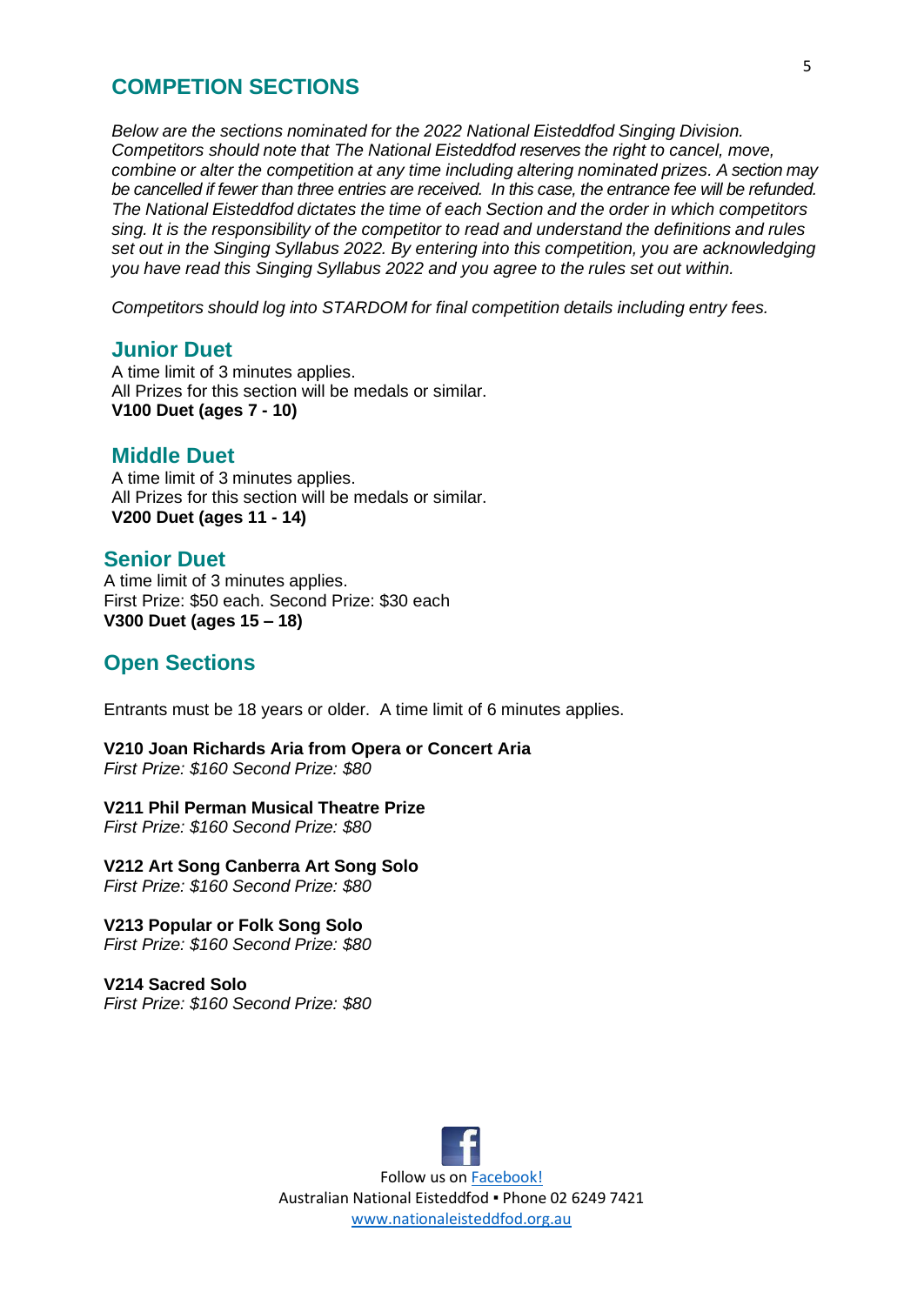# **18 Years and Under (Must be at least 16 years old)**

A time limit of 4 minutes applies.

**V181 Classical Song** *First Prize: \$60 Second Prize: \$30*

**V182 Folk Song or Song by Australian Composer (not Popular or Music Theatre)** *First Prize: \$60 Second Prize: \$30*

**V183 African-American Spiritual or Sacred Song** *First Prize: \$60 Second Prize: \$30*

**V184 Popular Song** *First Prize: \$60 Second Prize: \$30*

**V185 Song from Music Theatre** *First Prize: \$60 Second Prize: \$30*

# **16 Years and Under (Must be at least 14 years old)**

A time limit of 3 minutes applies unless noted.

#### **V161 Any Song (not Popular or Music Theatre)**

*First Prize: \$40 Second Prize: \$20*

**V163 Folk Song or Song by Australian Composer (not Popular or Music Theatre)** *First Prize: \$40 Second Prize: \$20*

**V164 African-American Spiritual or Sacred Song** *First Prize: \$40 Second Prize: \$20*

#### **V165 Popular Song (Time limit: 4 minutes)**

*First Prize: \$40 Second Prize: \$20*

#### **V166 Song from Music Theatre (Time limit: 4 minutes)**

*First Prize: \$40 Second Prize: \$20*

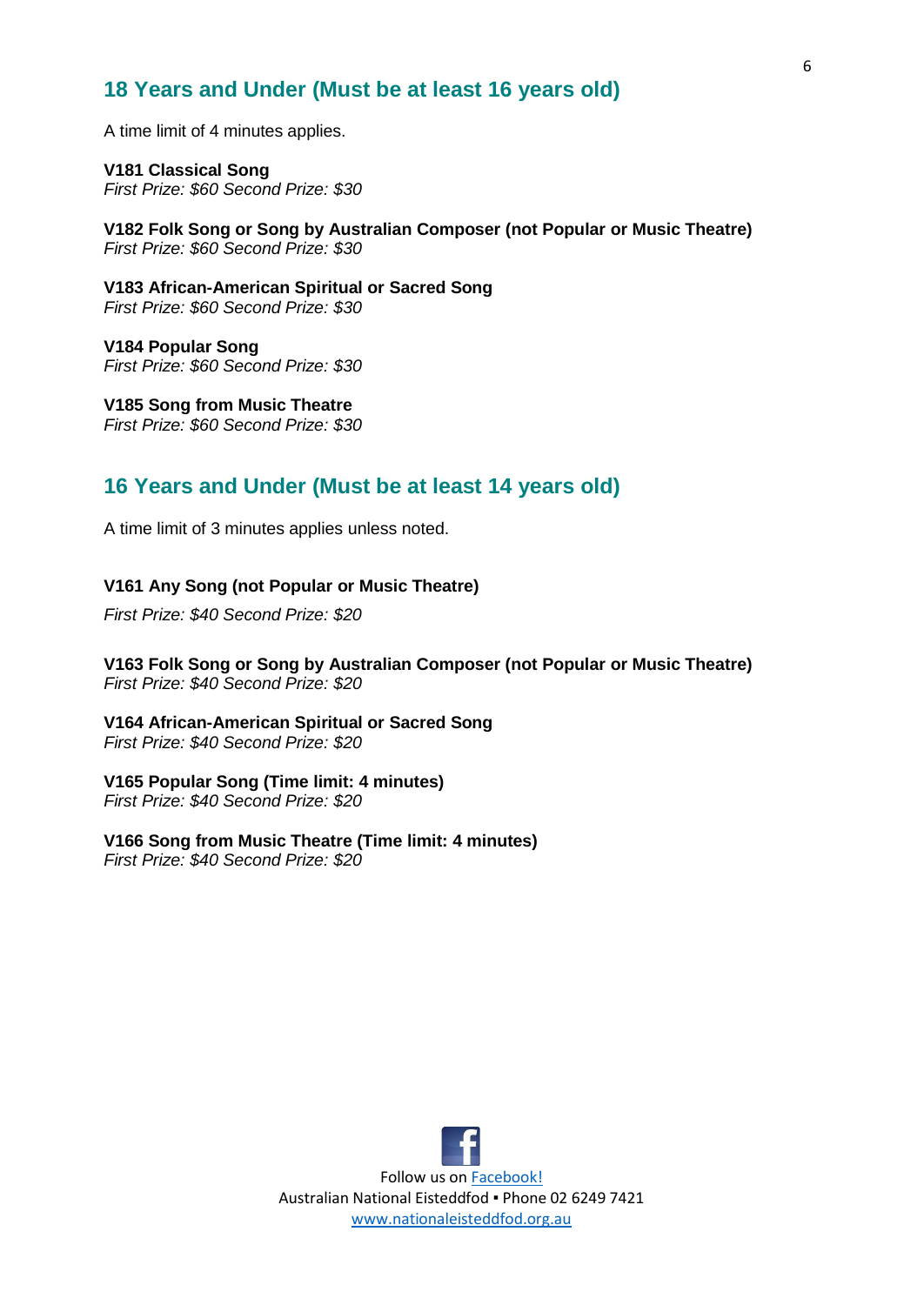# **14 Years and Under (Must be at least 12 years old)**

A time limit of 3 minutes applies unless noted. All Prizes for this section will be medals or similar.

**V141 Any Song (not Popular or Musical Theatre) V143 Folk Song or Song by Australian Composer (not Popular or Musical Theatre) V144 Popular Song V145 Song from Musical Theatre (Time limit: 4 minutes)**

# **12 Years and Under (Must be at least 10 years old)**

A time limit of 3 minutes applies to all sections. All Prizes for this section will be medals or similar.

## **V121 Any Song (not Popular or Musical Theatre)**

**V123 Folk Song or song by Australian Composer (not Popular or Musical Theatre)**

## **V124 Popular Song**

**V125 Song from Music Theatre**

# **10 Years and Under (Must be at least 8 years old)**

A time limit of 3 minutes applies to all sections. All Prizes for this section will be medals or similar.

**V101 Any Song (not Popular or Musical Theatre)** 

**V103 Folk Song or song by Australian Composer (not Popular or Musical Theatre)** 

**V104 Popular Song**

**V105 Song from Musical Theatre**

# **8 Years and Under (Must be at least 7 years old)**

A time limit of 3 minutes applies to all sections. All Prizes for this section will be medals or similar.

**V081 Any Song (not Popular or Musical Theatre)** 

**V082 Popular Song**

**V083 Song from Musical Theatre**

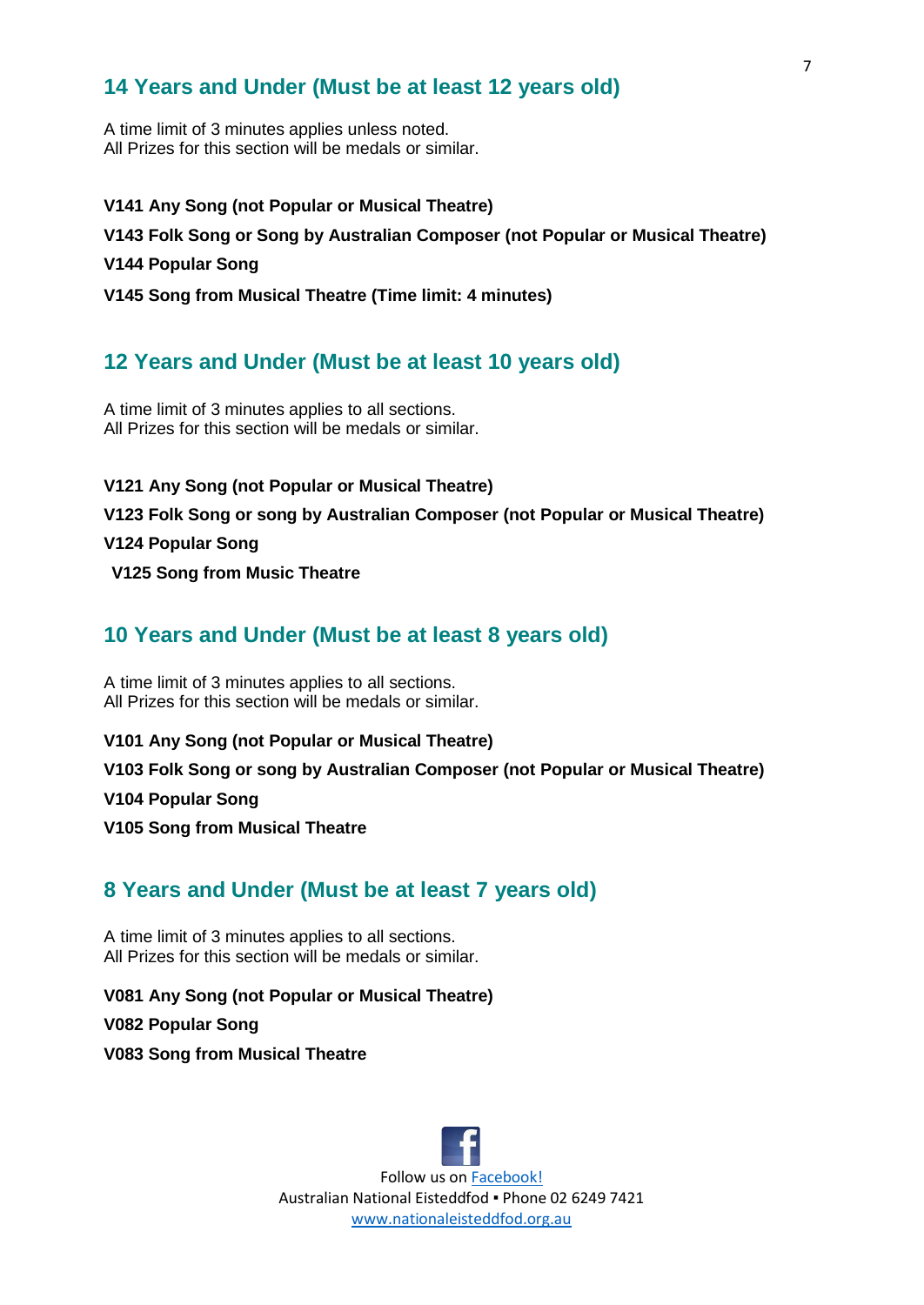## *General rules and conditions of entry*

**All entrants participate according to these rules and conditions and any special conditions as may apply to individual divisions or events.**

- *1. GENERAL*
- 1. Entries must be submitted in the Stardom system [\(http://www.stardom.com.au\)](http://www.stardom.com.au/) and accompanied by full fees or they will not be processed. Responsibility for correct entry rests with the entrant.
- 2. The Eisteddfod reserves the right to:
	- (a) refuse an entry.
	- (b) cancel a section (e.g., due to lack of entries);
	- (c) vary the prizes (e.g., when insufficient entries perform);
	- (d) demand proof of age of an entrant in an age section, or proof of amateur or professional status, or (e) combine sections together.
- 3. An entrant may only enter a particular section once, except where specifically stated otherwise. The name of the partner(s) in a duo, lieder or ensemble must be included on the entry form, except for bands, orchestras, choirs, and ensembles of six or more players.
- 4. No person may enter under a name other than his or her own. Entries are not transferable from one person to another.
- 5. Refunds of entry fees will be made to an entrant only if a section has been cancelled by the Eisteddfod.
- 6. One conductor may conduct any number of groups, and one director may present any number of groups. Age limits do not apply to conductors.
- 7. Entrants at Eisteddfod functions take part at their own risk. The Society does not accept responsibility for any accident or personal loss or injury, however caused.
- 8. Prizes, reports and original material not collected at the conclusion of the relevant division will be available for collection by arrangement with an Event Director.
- 9. Age, where specified for any section, shall be the age on the first day of competition of the division in which the entry is made.
- 10. Any entrant wishing to withdraw from a section must notify the Eisteddfod as soon as possible.
- 11. Late entries may be accepted at the discretion of the Eisteddfod.
- **12. The Australian National Eisteddfod Society will not be liable for any copyright infringement relating to the submission of photocopies. Entrants should be aware of the rules of copyright (see section 30 headed `Copyright' below).**
- 13. The Society reserves the right to record, film, broadcast, telecast, videotape or photograph any entrant, item or event in the Eisteddfod without notification, unless the entrant advises the Eisteddfod in advance their photo is not to be shared. Any such photograph, recording or broadcast may be used at the Eisteddfod's discretion for publicity or promotional purposes, but shall not necessarily constitute an endorsement of any entrants, and no remuneration or compensation whatsoever shall be attributable to any entrants so featured.
- 14. Recording of performances on video is not permitted. Photography is permitted so long as a flash is not used.
- 15. A high standard of behaviour is expected from all entrants and spectators. Participants and supporters must comply with the Code of Conduct.
- 16. Any mechanical rights which should be obtained in respect of recordings for performance is the responsibility of the performer. The Eisteddfod holds a licence issued by APRA for the live performance of published music.
- 17. An entrant, who during the three months preceding the opening date of the division in which he or she has entered, has been taught, coached or advised by the appointed Adjudicator of the division, shall not be eligible to compete in that division of the Eisteddfod.
- 18. Failure to comply with any of the foregoing rules and conditions may result in disqualification and withholding of prizes. The decision of the Eisteddfod in all questions or disputes arising out of, or not provided for, by these rules and regulations shall be final. All entries are received on this condition and in the spirit of friendly competition upon which the Australian National Eisteddfod is based, and no dispute shall become the subject of any appeal at law.

#### *2. PERFORMANCE*

- 19. Entrants should pay particular attention to neatness of appearance when appearing on stage, as this may be taken into consideration by the Adjudicator.
- 20. (a) No entrant may render the same item in more than one section of the Eisteddfod except where otherwise specified.
	- (b) No entrant, having won a section, may render the same item in the following year.
- 21. A copy of the music or other material to be performed in "own choice" events MUST be provided for the Adjudicator and Accompanist, unless it is a piece set by the Eisteddfod. The onus of choosing the right material for the event rests with the entrant. Suitability and degree of difficulty will be taken into

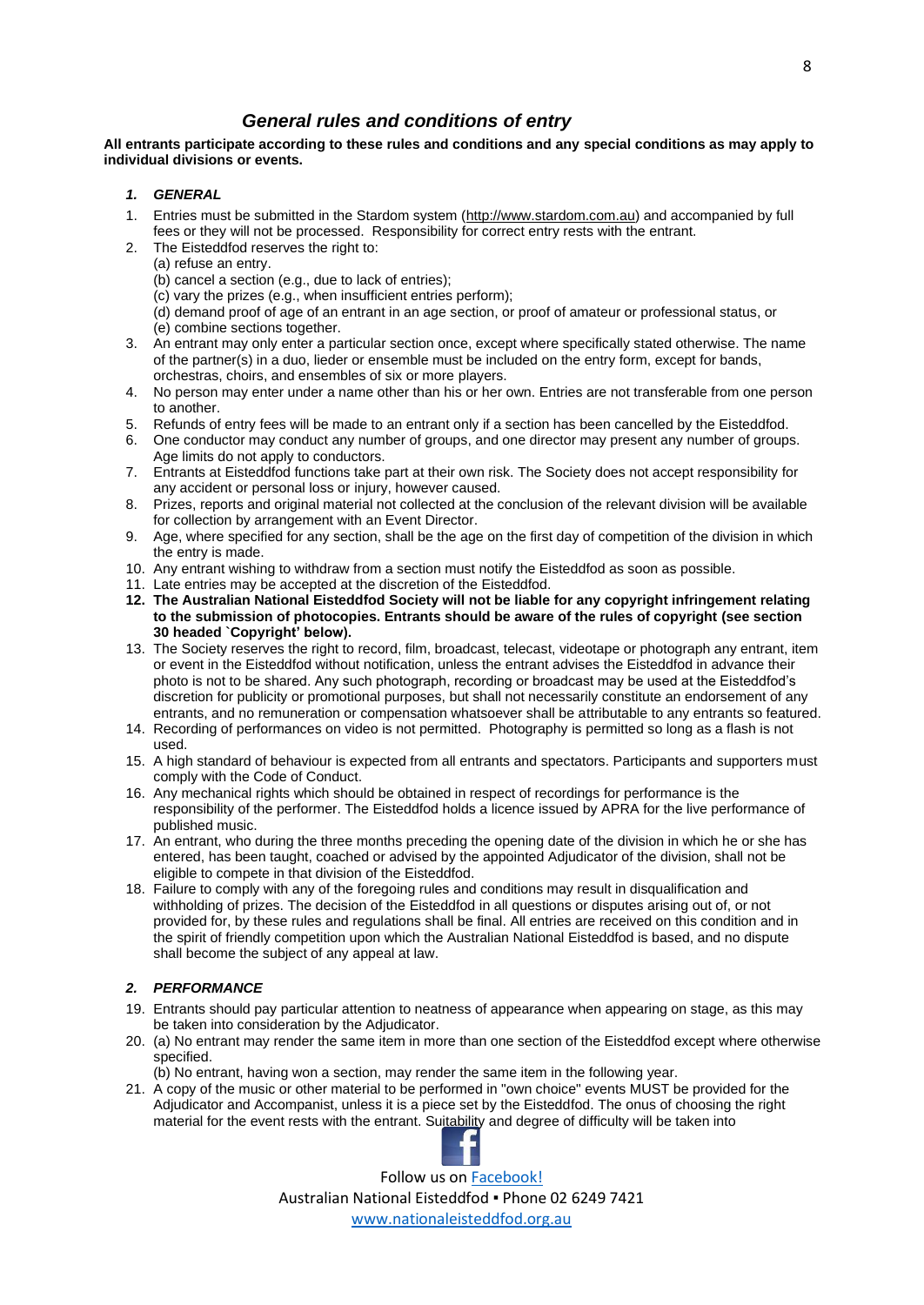consideration by the Adjudicator. The Eisteddfod does not accept responsibility for the loss of music or other material. In accordance with Copyright law, photocopies and other texts will be destroyed following the event.

- 22. Time limits set out in the Syllabus must be adhered to. Entrants who exceed the time limit may have marks deducted or be disqualified by the Adjudicator.
- 23. A teacher shall not be allowed on stage except in the capacity of an official, accompanist or conductor.
- 24. Prompting or assistance of any kind shall not be given to any entrant, except by the Adjudicator, who may take any contravention of this Rule into consideration in his or her adjudication.
- 25. Communication with the Adjudicator by entrants, teachers or other interested parties (other than in an official capacity) during a section is strictly prohibited, and the Eisteddfod reserves the right to disqualify an entrant for any breach of this rule.
- 26. The Adjudicator's decision shall be final.
- 27. Any protest shall be made in writing to the Eisteddfod within 24 hours of the completion of the relevant section.A protest can only be made by an entrant, or the entrant's teacher or parent. The decision of the Eisteddfod shall be final.
- 28. A copy of the Adjudicator's report will be made available free of charge at the end of each section.
- 29. Entrants shall not practise in the performing space for their division on the division's competition days.

#### *3. PRIZES`*

30. The Eisteddfod comprises competitive and non-competitive sections. The prize or award for each section is outlined in the relevant Syllabus and Stardom section description. All prizes, including highly commended, are at the discretion of the Adjudicator. In exceptional circumstances the adjudicator may award a prize jointly to more than 1 competitor with a total monetary value **not exceeding the specified prize amount.**

#### **COPYRIGHT**

31. The Australian National Eisteddfod Society Inc. holds an Australian Performing Rights Association (APRA) license. An entrant may supply the adjudicator with an unlicensed copy of the piece providing that (a) the original is used by the entrant for the performance or held at the venue for inspection and (b) the Eisteddfod or its delegate destroys the copy immediately after the event.